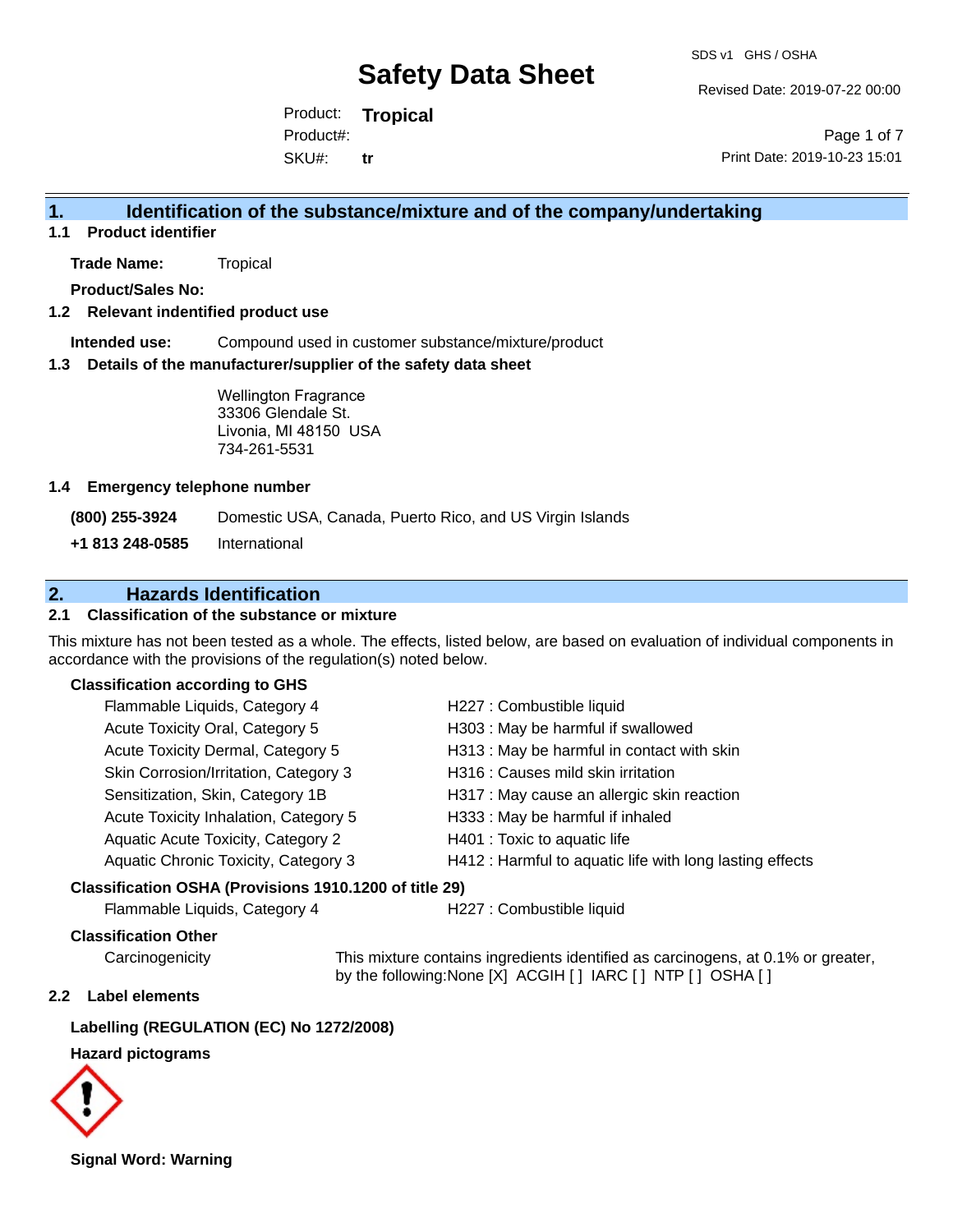SDS v1 GHS / OSHA

Revised Date: 2019-07-22 00:00

Product: **Tropical** SKU#: Product#: **tr**

Page 2 of 7 Print Date: 2019-10-23 15:01

#### **Hazard statments**

| H <sub>22</sub> 7 | Combustible liquid                                |
|-------------------|---------------------------------------------------|
| H <sub>303</sub>  | May be harmful if swallowed                       |
| H313              | May be harmful in contact with skin               |
| H316              | Causes mild skin irritation                       |
| H317              | May cause an allergic skin reaction               |
| H333              | May be harmful if inhaled                         |
| H401              | Toxic to aquatic life                             |
| H412              | Harmful to aquatic life with long lasting effects |

## **Precautionary Statements**

#### **Prevention:**

| P <sub>235</sub> | Keep cool                                                                                                                             |
|------------------|---------------------------------------------------------------------------------------------------------------------------------------|
| P272             | Contaminated work clothing should not be allowed out of the workplace                                                                 |
| P <sub>273</sub> | Avoid release to the environment                                                                                                      |
| Response:        |                                                                                                                                       |
| P302 + P352      | IF ON SKIN: Wash with soap and water                                                                                                  |
| $P304 + P312$    | IF INHALED: Call a POISON CENTER or doctor/physician if you feel unwell                                                               |
| P312             | Call a POISON CENTER or doctor/physician if you feel unwell                                                                           |
| $P333 + P313$    | If skin irritation or a rash occurs: Get medical advice/attention                                                                     |
| P363             | Wash contaminated clothing before reuse                                                                                               |
| P370 + P378      | In case of fire: Use Carbon dioxide (CO2), Dry chemical, or Foam for extinction. Do not use<br>a direct water jet on burning material |

### **2.3 Other Hazards**

**no data available**

## **3. Composition/Information on Ingredients**

## **3.1 Mixtures**

This product is a complex mixture of ingredients, which contains among others the following substance(s), presenting a health or environmental hazard within the meaning of the UN Globally Harmonized System of Classification and Labeling of Chemicals (GHS):

| CAS#<br>Ingredient | EC#                                            | Conc.<br>Range | <b>GHS Classification</b>           |
|--------------------|------------------------------------------------|----------------|-------------------------------------|
| $104 - 61 - 0$     | 203-219-1                                      | $5 - 10%$      | H316                                |
| gamma-Nonalactone  |                                                |                |                                     |
| 8050-15-5          | 232-476-2                                      | $5 - 10 \%$    | H402; H412                          |
|                    | Methyl ester of rosin (partially hydrogenated) |                |                                     |
| 123-68-2           | 204-642-4                                      | $2 - 5%$       | H227; H301; H311; H331; H400; H412  |
| Allyl hexanoate    |                                                |                |                                     |
| 105-54-4           | 203-306-4                                      | $2 - 5 \%$     | H <sub>226</sub> : H <sub>401</sub> |
| Ethyl butyrate     |                                                |                |                                     |
| 140-11-4           | 205-399-7                                      | $1 - 2%$       | H303; H401; H412                    |
| Benzyl acetate     |                                                |                |                                     |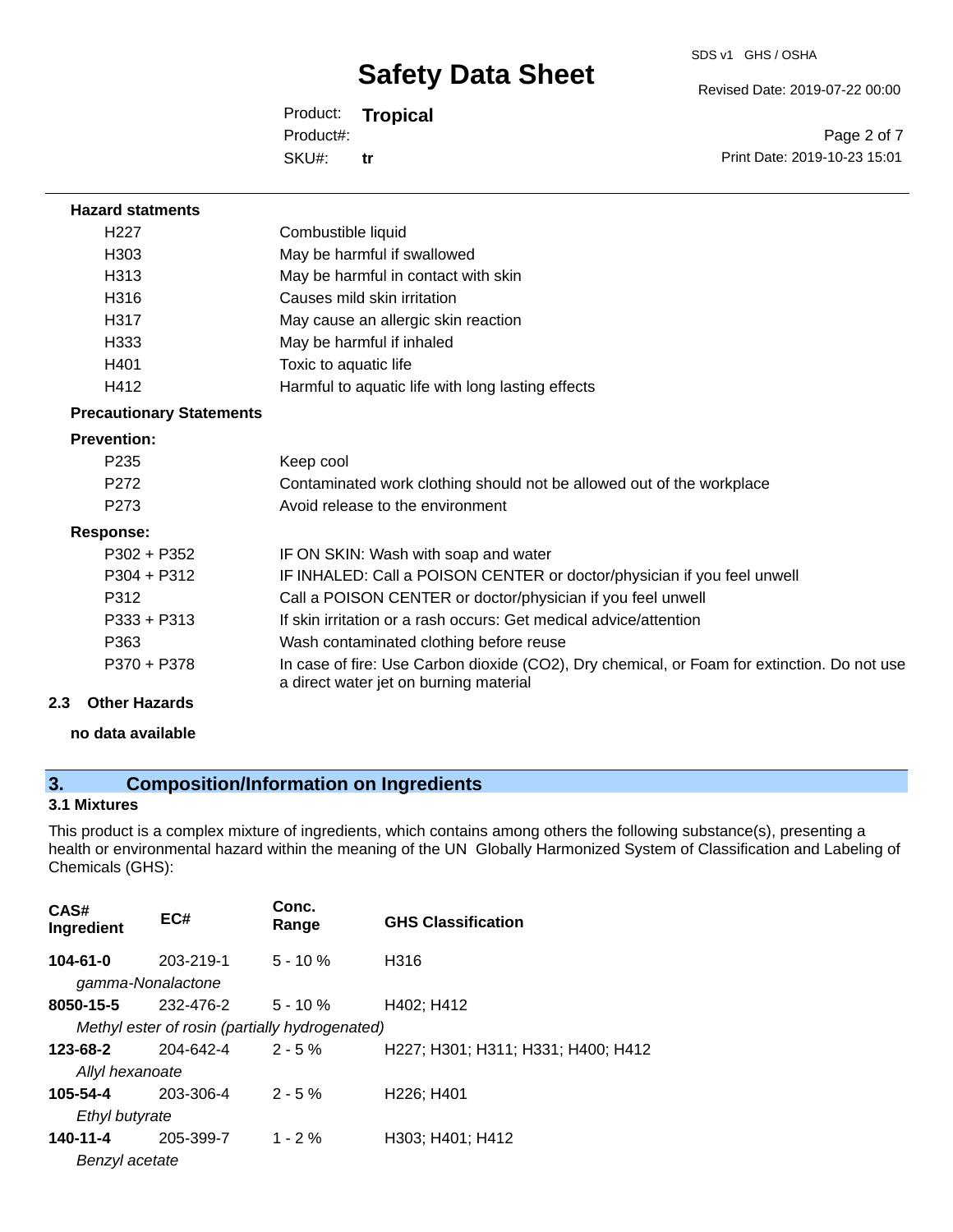Revised Date: 2019-07-22 00:00

Product: **Tropical** SKU#: Product#: **tr**

**Conc.** 

|                           | Page 3 of 7                  |
|---------------------------|------------------------------|
|                           | Print Date: 2019-10-23 15:01 |
|                           |                              |
| <b>GHS Classification</b> |                              |

| しハコサ<br>Ingredient | EC#                            | -----<br>Range | <b>GHS Classification</b>          |
|--------------------|--------------------------------|----------------|------------------------------------|
| 121-32-4           | 204-464-7                      | $1 - 2\%$      | H303; H320; H402                   |
|                    | 3-Ethoxy-4-hydroxybenzaldehyde |                |                                    |
| $101 - 86 - 0$     | 202-983-3                      | $1 - 2\%$      | H303; H316; H317; H400; H411       |
|                    | Hexyl cinnamaldehyde           |                |                                    |
| 104-50-7           | 203-208-1                      | $1 - 2\%$      | H303                               |
| gamma-Octalactone  |                                |                |                                    |
| 2705-87-5          | 220-292-5                      | $0.1 - 1.0 \%$ | H302; H312; H317; H332; H400; H410 |
|                    | Allyl cyclohexylpropionate     |                |                                    |
|                    |                                |                |                                    |

See Section 16 for full text of GHS classification codes

**CAS#**

See Section 16 for full text of GHS classification codes which where not shown in section 2

Total Hydrocarbon Content  $(\% w/w) = 0.61$ 

| $\overline{4}$ .<br><b>First Aid Measures</b>                                     |                                                                                                               |  |
|-----------------------------------------------------------------------------------|---------------------------------------------------------------------------------------------------------------|--|
| <b>Description of first aid measures</b><br>4.1                                   |                                                                                                               |  |
| Inhalation:                                                                       | Remove from exposure site to fresh air and keep at rest.<br>Obtain medical advice.                            |  |
| <b>Eye Exposure:</b>                                                              | Flush immediately with water for at least 15 minutes.<br>Contact physician if symptoms persist.               |  |
| <b>Skin Exposure:</b>                                                             | Remove contaminated clothes. Wash thoroughly with water (and soap).<br>Contact physician if symptoms persist. |  |
| Ingestion:                                                                        | Rinse mouth with water and obtain medical advice.                                                             |  |
| Most important symptoms and effects, both acute and delayed<br>4.2                |                                                                                                               |  |
| <b>Symptoms:</b>                                                                  | no data available                                                                                             |  |
| Risks:                                                                            | Refer to Section 2.2 "Hazard Statements"                                                                      |  |
| Indication of any immediate medical attention and special treatment needed<br>4.3 |                                                                                                               |  |
| Treatment:                                                                        | Refer to Section 2.2 "Response"                                                                               |  |
|                                                                                   |                                                                                                               |  |
| 5.<br><b>Fire-Fighting measures</b>                                               |                                                                                                               |  |
| <b>Extinguishing media</b><br>5.1                                                 |                                                                                                               |  |
| Suitable:                                                                         | Carbon dioxide (CO2), Dry chemical, Foam                                                                      |  |
| Unsuitable                                                                        | Do not use a direct water jet on burning material                                                             |  |
| Special hazards arising from the substance or mixture<br>5.2                      |                                                                                                               |  |
| During fire fighting:<br><b>Advice for firefighters</b><br>5.3                    | Water may be ineffective                                                                                      |  |
| <b>Further information:</b>                                                       | Standard procedure for chemical fires                                                                         |  |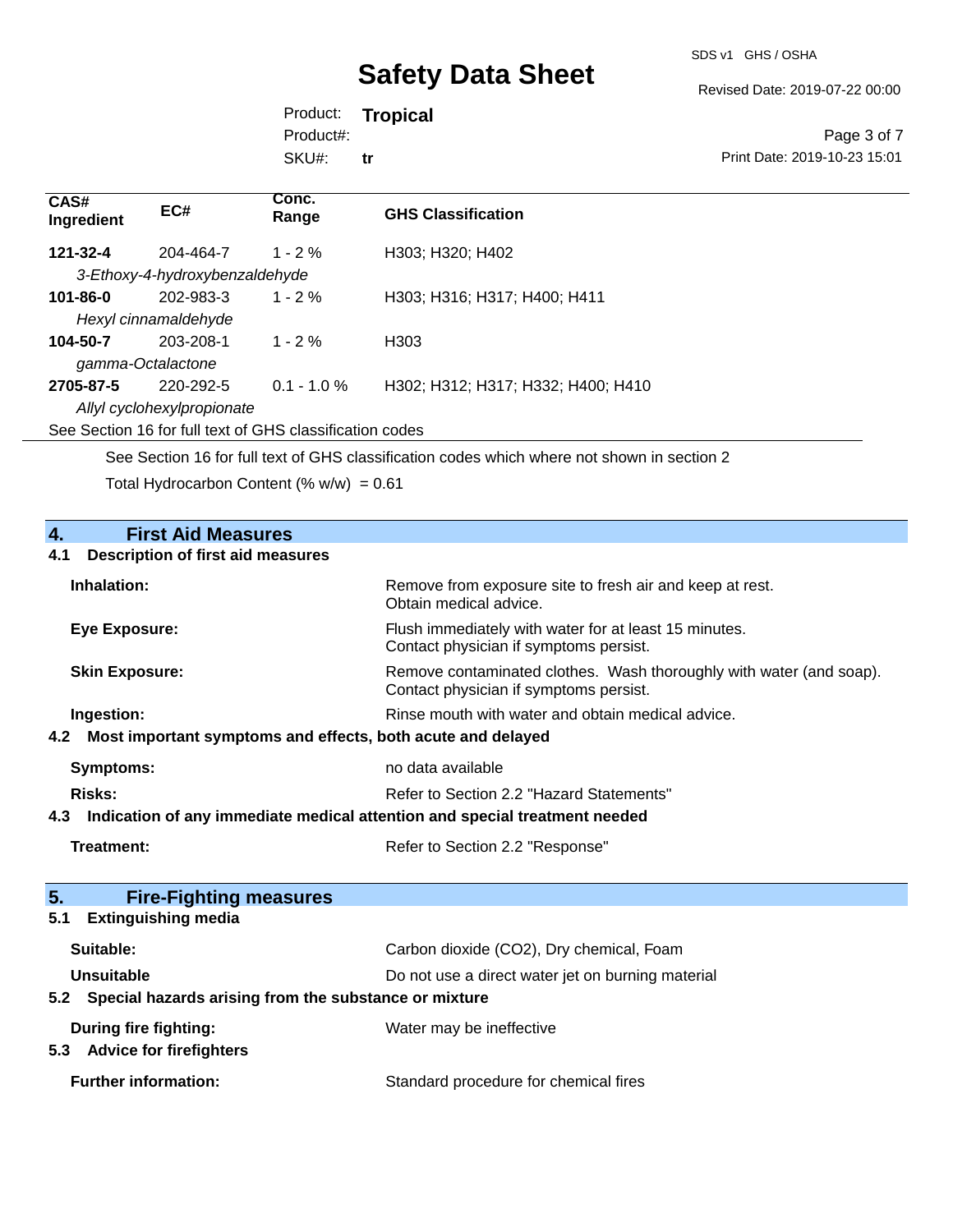Revised Date: 2019-07-22 00:00

Product: **Tropical** SKU#: Product#: **tr**

Page 4 of 7 Print Date: 2019-10-23 15:01

#### **6. Accidental Release Measures**

#### **6.1 Personal precautions, protective equipment and emergency procedures**

Avoid inhalation and contact with skin and eyes. A self-contained breathing apparatus is recommended in case of a major spill.

#### **6.2 Environmental precautions**

Keep away from drains, soil, and surface and groundwater.

#### **6.3 Methods and materials for containment and cleaning up**

Clean up spillage promptly. Remove ignition sources. Provide adequate ventilation. Avoid excessive inhalation of vapors. Gross spillages should be contained by use of sand or inert powder and disposed of according to the local regulations.

#### **6.4 Reference to other sections**

Not Applicable

## **7. Handling and Storage**

#### **7.1 Precautions for safe handling**

Apply according to good manufacturing and industrial hygiene practices with proper ventilation. Do not drink, eat or smoke while handling. Respect good personal hygiene.

#### **7.2 Conditions for safe storage, including any incompatibilities**

Store in a cool, dry and ventilated area away from heat sources and protected from light in tightly closed original container. Avoid uncoated metal container. Keep air contact to a minimum.

#### **7.3 Specific end uses**

No information available

## **8. Exposure Controls/Personal Protection**

#### **8.1 Control parameters**

| <b>Exposure Limits:</b><br><b>Component</b> |                |                                                                                                                                          | <b>ACGIH</b> | ACGIH | OSHA | <b>OSHA</b>               |
|---------------------------------------------|----------------|------------------------------------------------------------------------------------------------------------------------------------------|--------------|-------|------|---------------------------|
|                                             |                |                                                                                                                                          | TWA ppm      |       |      | STEL ppm TWA ppm STEL ppm |
| 140-11-4                                    | Benzyl acetate |                                                                                                                                          | 10           |       |      |                           |
| <b>Engineering Controls:</b>                |                | Use local exhaust as needed.                                                                                                             |              |       |      |                           |
|                                             |                | 8.2 Exposure controls - Personal protective equipment                                                                                    |              |       |      |                           |
| Eye protection:                             |                | Tightly sealed goggles, face shield, or safety glasses with brow guards and side shields, etc.<br>as may be appropriate for the exposure |              |       |      |                           |
| <b>Respiratory protection:</b>              |                | Avoid excessive inhalation of concentrated vapors. Apply local ventilation where appropriate.                                            |              |       |      |                           |

**Skin protection:** Avoid Skin contact. Use chemically resistant gloves as needed.

## **9. Physical and Chemical Properties**

#### **9.1 Information on basic physical and chemical properties**

| Appearance: | Liauid                           |
|-------------|----------------------------------|
| Odor:       | Conforms to Standard             |
| Color:      | Yellow Tint - Pale Yellow (G1-3) |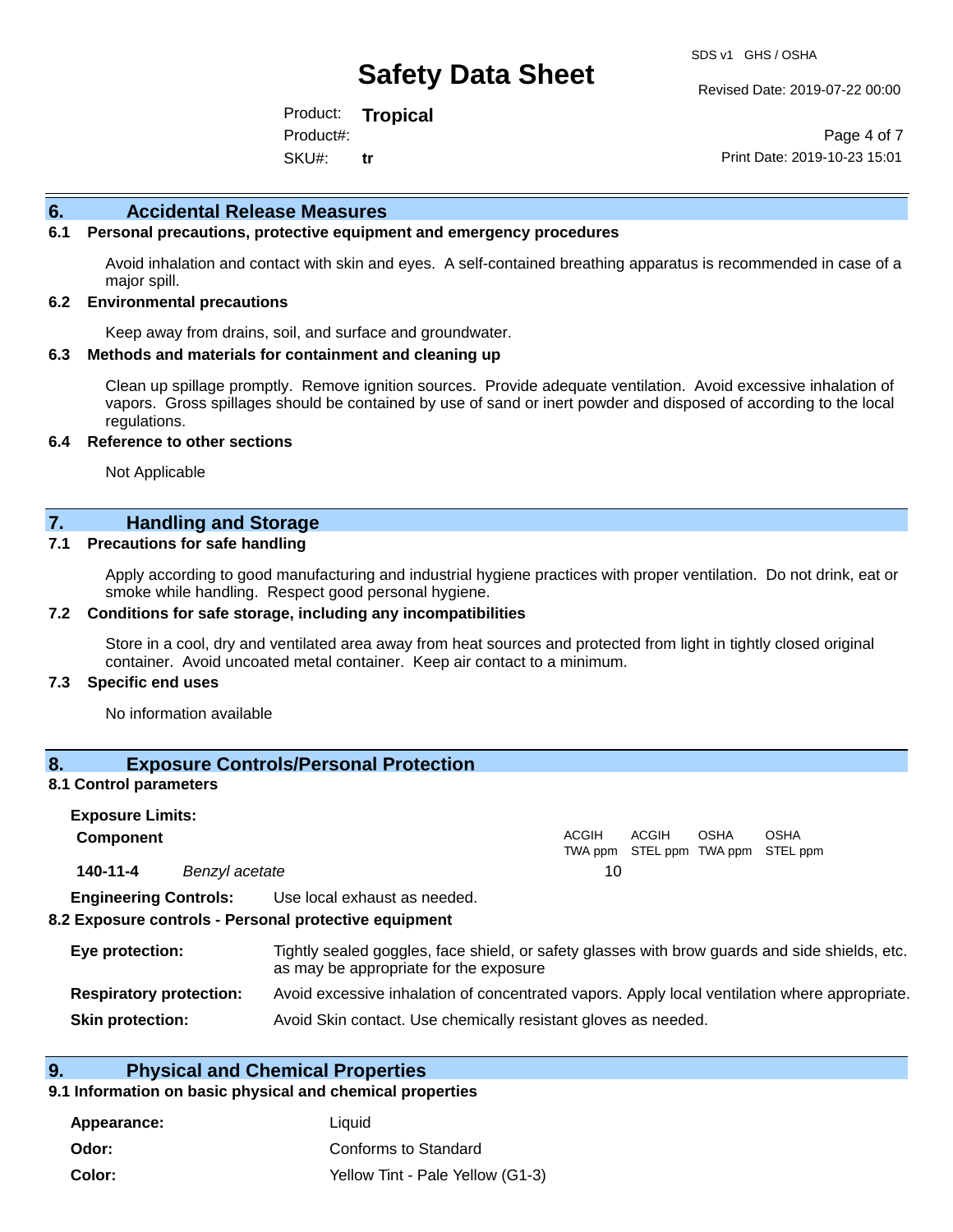Revised Date: 2019-07-22 00:00

Product: **Tropical** SKU#: Product#: **tr**

Page 5 of 7 Print Date: 2019-10-23 15:01

| <b>Viscosity:</b>            | Liquid          |
|------------------------------|-----------------|
| <b>Freezing Point:</b>       | Not determined  |
| <b>Boiling Point:</b>        | Not determined  |
| <b>Melting Point:</b>        | Not determined  |
| <b>Flashpoint (CCCFP):</b>   | 162 F (72.22 C) |
| <b>Auto flammability:</b>    | Not determined  |
| <b>Explosive Properties:</b> | None Expected   |
| <b>Oxidizing properties:</b> | None Expected   |
| Vapor Pressure (mmHg@20 C):  | 1.5924          |
| %VOC:                        | 1.59            |
| Specific Gravity @ 25 C:     | 0.9470          |
| Density @ 25 C:              | 0.9440          |
| Refractive Index @ 20 C:     | 1.4560          |

## **10. Stability and Reactivity**

**Soluble in:** Oil

| 10.1 Reactivity                         | None                                               |
|-----------------------------------------|----------------------------------------------------|
| <b>10.2 Chemical stability</b>          | Stable                                             |
| 10.3 Possibility of hazardous reactions | None known                                         |
| 10.4 Conditions to avoid                | None known                                         |
| 10.5 Incompatible materials             | Strong oxidizing agents, strong acids, and alkalis |
| 10.6 Hazardous decomposition products   | None known                                         |

## **11. Toxicological Information**

#### **11.1 Toxicological Effects**

Acute Toxicity Estimates (ATEs) based on the individual Ingredient Toxicity Data utilizing the "Additivity Formula" **Acute toxicity - Oral - (Rat) mg/kg** (LD50: 2592.8831) May be harmful if swallowed **Acute toxicity - Dermal - (Rabbit) mg/kg** (LD50: 2847.7435) May be harmful in contact with skin **Acute toxicity - Inhalation - (Rat) mg/L/4hr** (LD50: 58.4374) May be harmful if inhaled **Skin corrosion / irritation** May be harmful if inhaled **Serious eye damage / irritation** Not classified - the classification criteria are not met **Respiratory sensitization** Not classified - the classification criteria are not met **Skin sensitization** May cause an allergic skin reaction **Germ cell mutagenicity**  $\qquad \qquad \qquad$  Not classified - the classification criteria are not met

**Carcinogenicity Carcinogenicity Not classified - the classification criteria are not met** 

**Reproductive toxicity** Not classified - the classification criteria are not met

**Specific target organ toxicity - single exposure** Not classified - the classification criteria are not met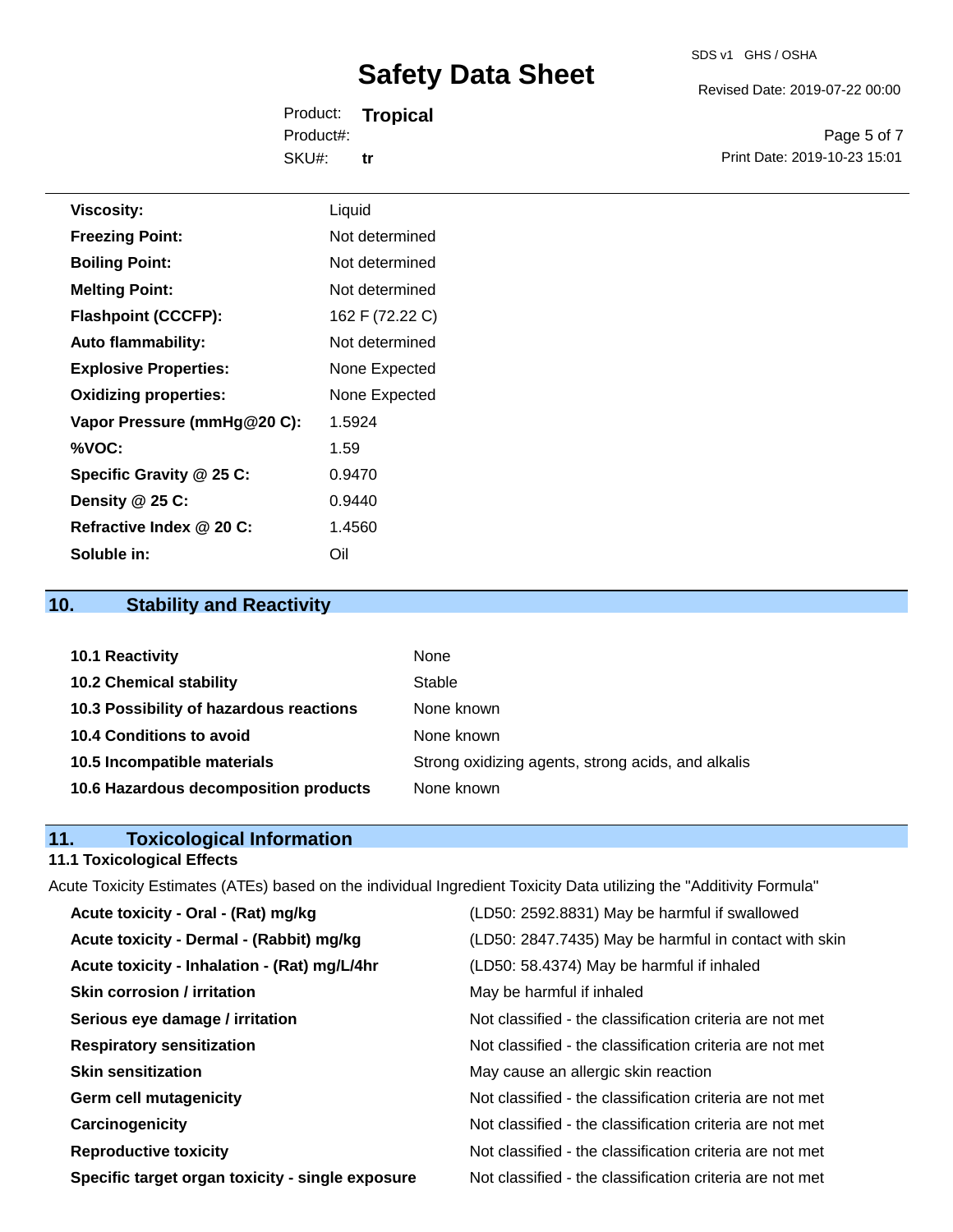SDS v1 GHS / OSHA

Revised Date: 2019-07-22 00:00

|           | Product: Tropical |                              |
|-----------|-------------------|------------------------------|
| Product#: |                   | Page 6 of 7                  |
| SKU#:     | tr                | Print Date: 2019-10-23 15:01 |
|           |                   |                              |

| Specific target organ toxicity - repeated exposure | Not classified - the classification criteria are not met |
|----------------------------------------------------|----------------------------------------------------------|
| <b>Aspiration hazard</b>                           | Not classified - the classification criteria are not met |

## **12. Ecological Information**

| <b>12.1 Toxicity</b> |  |  |
|----------------------|--|--|
|----------------------|--|--|

| <b>Acute acquatic toxicity</b>     | Toxic to aquatic life                             |
|------------------------------------|---------------------------------------------------|
| <b>Chronic acquatic toxicity</b>   | Harmful to aquatic life with long lasting effects |
| <b>Toxicity Data on soil</b>       | no data available                                 |
| <b>Toxicity on other organisms</b> | no data available                                 |
|                                    |                                                   |
| 12.2 Persistence and degradability | no data available                                 |
| 12.3 Bioaccumulative potential     | no data available                                 |
| 12.4 Mobility in soil              | no data available                                 |
| 12.5 Other adverse effects         | no data available                                 |

## **13. Disposal Conditions**

#### **13.1 Waste treatment methods**

Do not allow product to reach sewage systems. Dispose of in accordance with all local and national regulations. Send to a licensed waste management company.The product should not be allowed to enter drains, water courses or the soil. Do not contaminate ponds, waterways or ditches with chemical or used container.

## **14. Transport Information**

| <b>Marine Pollutant</b><br>No            |              |                                      |        |
|------------------------------------------|--------------|--------------------------------------|--------|
| <b>Regulator</b>                         | <b>Class</b> | <b>Pack Group</b><br><b>Sub Risk</b> | UN-nr. |
| U.S. DOT (Non-Bulk)                      |              | Not Regulated - Not Dangerous Goods  |        |
| <b>Chemicals NOI</b>                     |              |                                      |        |
| <b>ADR/RID (International Road/Rail)</b> |              | Not Regulated - Not Dangerous Goods  |        |
| <b>Chemicals NOI</b>                     |              |                                      |        |
| <b>IATA (Air Cargo)</b>                  |              | Not Regulated - Not Dangerous Goods  |        |
| <b>Chemicals NOI</b>                     |              |                                      |        |
| IMDG (Sea)                               |              | Not Regulated - Not Dangerous Goods  |        |
| <b>Chemicals NOI</b>                     |              |                                      |        |
|                                          |              |                                      |        |

| 15.<br><b>Regulatory Information</b>                                 |                                                              |  |  |
|----------------------------------------------------------------------|--------------------------------------------------------------|--|--|
| <b>U.S. Federal Regulations</b>                                      |                                                              |  |  |
| <b>TSCA (Toxic Substance Control Act)</b>                            | All components of the substance/mixture are listed or exempt |  |  |
| 40 CFR(EPCRA, SARA, CERCLA and CAA)<br><b>U.S. State Regulations</b> | This product contains NO components of concern.              |  |  |
| <b>California Proposition 65 Warning</b>                             | This product contains the following components:              |  |  |